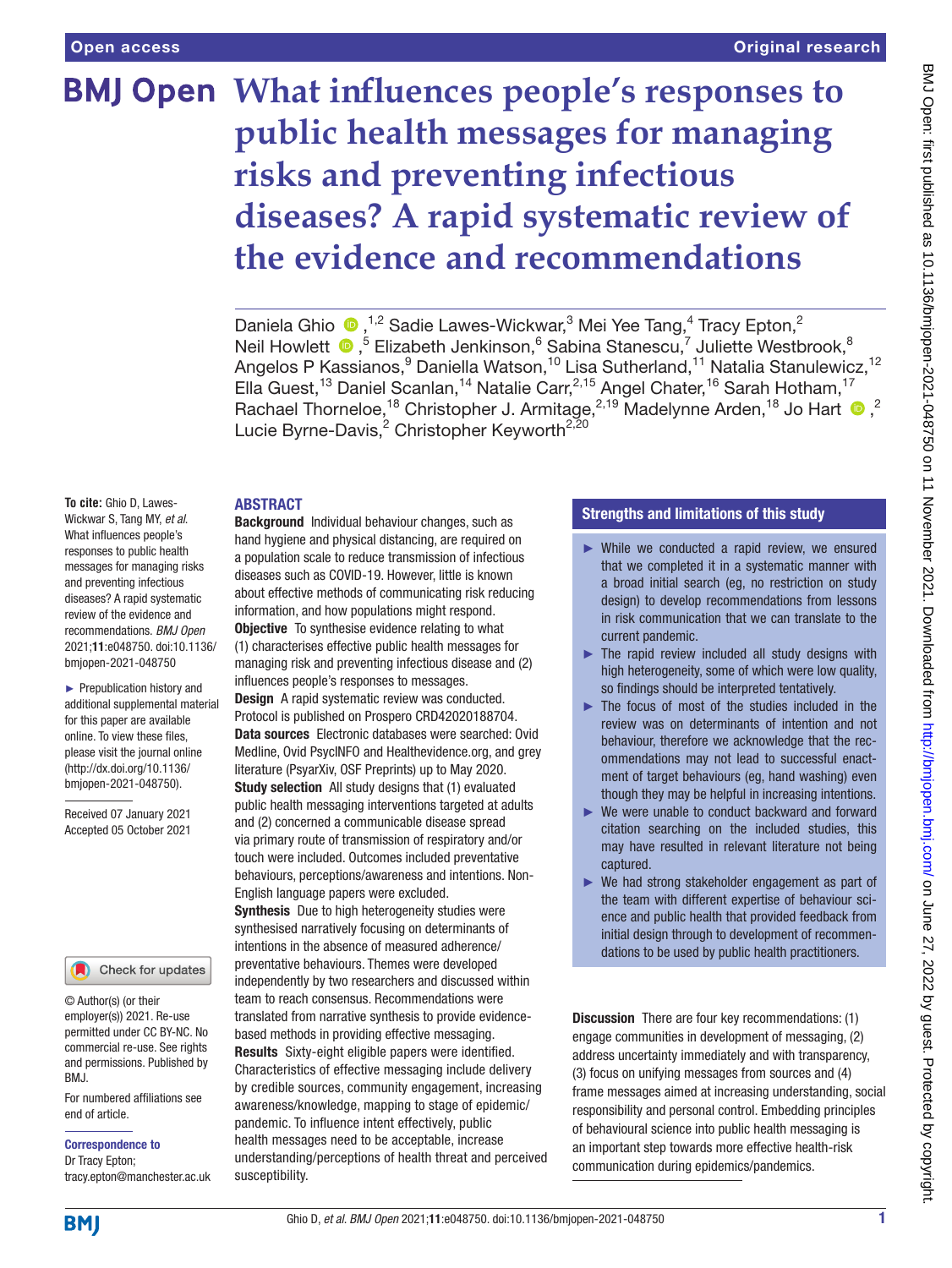#### **BACKGROUND**

The outbreak of novel infectious diseases, including COVID-19, requires rapid changes to existing (eg, related to physical distance) and new (eg, use of face coverings) behaviours in the context of uncertainties and often rapidly evolving new knowledge. Public health messaging is one component of effective risk communication strategies to ensure sustained population level behaviour change. However, little is known about what characterises effective public health messages for dealing with infectious diseases and what factors influence the public's response.

Drawing from the behaviour change wheel  $(BCW)^1$  $(BCW)^1$ system for intervention development, the 'COM-B' model of behaviour change proposes that public health messages should be designed as multicomponent strategies to support people's capability (the knowledge/ skills), opportunity (societal norms/physical resources) and motivation (the desire/habit) to act; factors at the heart of the BCW.<sup>[1](#page-9-0)</sup> This theory has been used in current guidance to highlight core considerations for reducing the spread of  $\text{COVID-19}$ , amely, increasing knowledge of personal protective behaviours (capability), signposting and making available resources (opportunity), and explaining why behaviour change is important, while mitigating emotional reactions (motivation).

When building public health campaigns or interventions, it is important to consider past evidence to build a behavioural diagnosis using COM-B; accepted modes of delivery; and an evaluation of outcomes. It is crucial to understand public health messaging in rapidly changing epidemics/pandemics and for this, a review of the evidence base is needed.

#### Review aims

To conduct a rapid systematic review<sup>3</sup> and to identify and synthesise evidence in order to provide evidence-based recommendations for designing and delivering public health messages for health authorities and social care organisations dealing with infectious disease outbreaks. This review aims to identify:

- 1. What influences people's responses to public health messages about health-risk communication.
- 2. What characterises effective public health messages for managing risk and preventing disease during epidemics/pandemics.

#### **METHODS**

Rapid systematic review methods<sup>[3](#page-9-2)</sup> searches started in May 2020 and analysis was completed in July 2020. Public health messages were characterised as messages delivered by mobile technology, news broadcasts/newspapers, posters, leaflets and press conferences.

#### Information sources

The following databases were searched: Ovid PsycINFO, Ovid MEDLINE, PsyArXiv, OSF Preprints and healthevidence.org (search strategies are presented in [online supplemental appendix 1](https://dx.doi.org/10.1136/bmjopen-2021-048750)). The protocol for this rapid systematic review is published on Prospero CRD42020188704. The SPICE criteria (Setting, Perspective, Phenomena of Interest, Comparison, Evaluation, Time Scope) was used to guide data extraction.<sup>[4](#page-9-3)</sup> Our search strategy was piloted with a scoping review to ensure that the terms were capturing all relevant literature and to also choose which databases to search. These terms were then shared within the team and with public health practitioners and behaviour science experts for feedback using an iterative process to finalise our search terms.

# Patient and public involvement

This work was a rapid response to a request by Public Health Practitioners to the Health Psychology Exchange consortium. The Patient Public Involvement and Engagement group within the Health Psychology Exchange group was consulted when developing the protocol.

# Eligibility criteria

All study designs were considered for inclusion (eg, systematic reviews, empirical studies) and grey literature (eg, guidelines, frameworks, and policy documents) with no date restrictions until 20 May 2020.

Papers were included if they:

- 1. evaluated a public health messaging intervention targeted at adults aged 18 years and above (no limitations on population or region),
- 2. concerned a communicable disease spread via primary route of transmission of respiratory and/or touch (human to human contact).
- 3. were written in English.

Papers on HIV were excluded as they involved different preventative behaviours and therefore deemed to be out of scope of the review. Papers that focused exclusively on public health messaging for vaccination uptake (intentions and uptake) during epidemic/pandemics were noted and the findings synthesised in a separate review.<sup>[5](#page-9-4)</sup>

To ensure that a broad range of literature, relating to epidemics/pandemics/health crisis communication, could be captured studies were not excluded based on outcome. However, outcomes of interest included preventative behaviours (eg, hand washing, quarantining), perceptions (eg, risk), intent and awareness.

# Study selection

Titles/abstracts (80% double screened) and full texts were screened by 15 authors [\(figure](#page-2-0) 1; for further breakdown of the included studies see [online supplemental](https://dx.doi.org/10.1136/bmjopen-2021-048750)  [appendix 2](https://dx.doi.org/10.1136/bmjopen-2021-048750) in [online supplemental materials\)](https://dx.doi.org/10.1136/bmjopen-2021-048750). Conflicts over inclusion (2.3% had disagreements) were resolved through discussions with four authors [\(online supple](https://dx.doi.org/10.1136/bmjopen-2021-048750)[mental appendix 3](https://dx.doi.org/10.1136/bmjopen-2021-048750) provides detail on each author's roles in screening, extraction and synthesis).

#### Data extraction

Characteristics of the papers (eg, type of message, quality of study), the type of health risk and results were extracted [\(online supplemental appendix 4](https://dx.doi.org/10.1136/bmjopen-2021-048750)). Four authors (JW,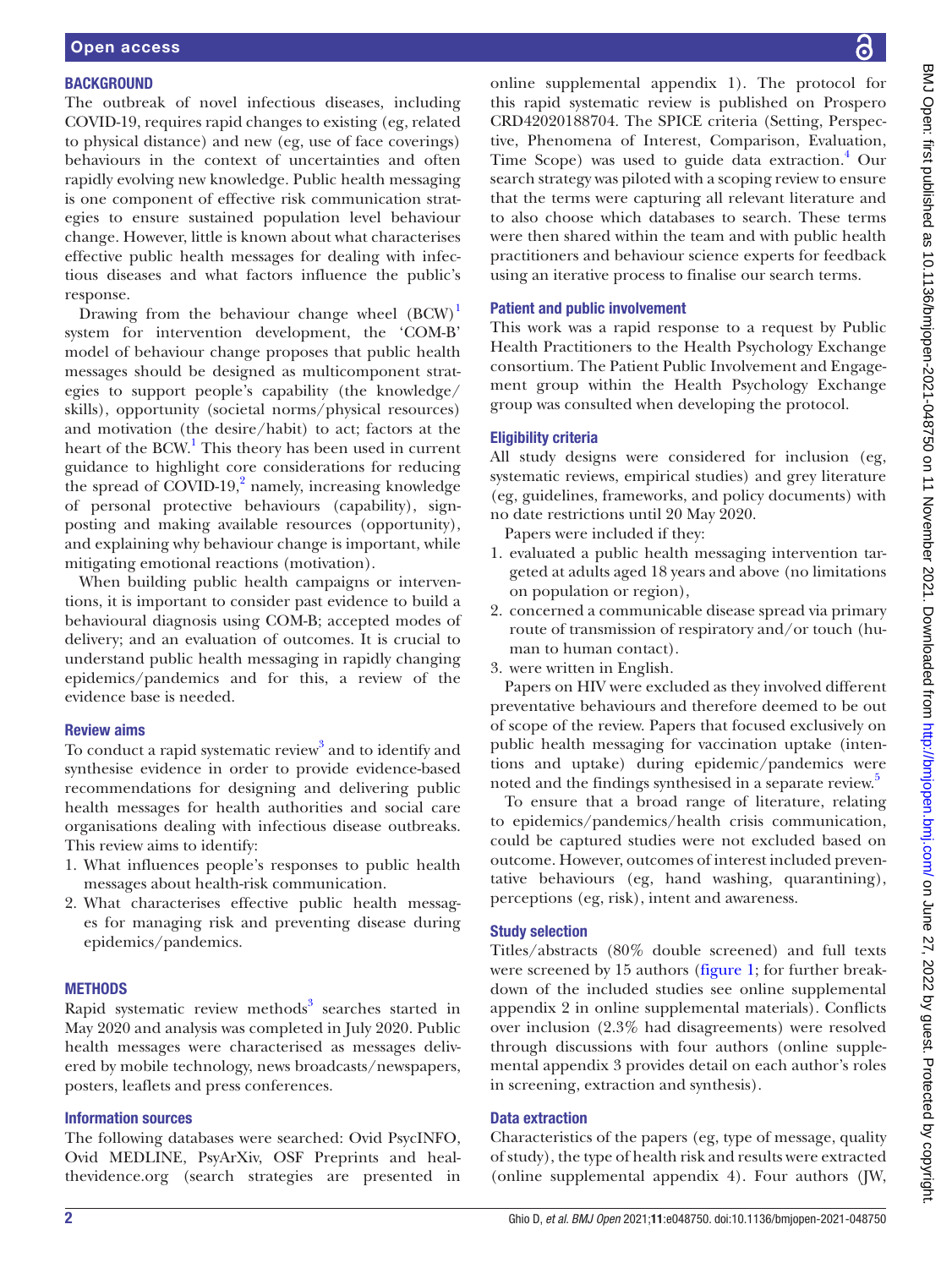

<span id="page-2-0"></span>Figure 1 Preferred Reporting Items for Systematic Reviews and Meta-Analyses (PRISMA) diagram.

SS, NC and DS) screened and completed a data quality check using Mixed-Methods Appraisal Tool<sup>[6](#page-9-5)</sup> for the 54 individual papers, the  $11$  preprints and AMSTAR $^7$  $^7$  for the systematic reviews ([online supplemental appendix 5](https://dx.doi.org/10.1136/bmjopen-2021-048750)). Overall, there was a moderate agreement level between the reviewers with  $61\%$  level of agreement. Disagreements were resolved through discussion with moderators.

#### Synthesis of results

A narrative synthesis was conducted $8$  to identify key themes with respect to: (1) what influenced people's responses to public health messages in general and for subpopulations in particular during salient time points (further details are presented in [online supplemental](https://dx.doi.org/10.1136/bmjopen-2021-048750) [appendix 6](https://dx.doi.org/10.1136/bmjopen-2021-048750)) and (2) interpreted recommendations for effective public health messaging for managing risk and preventing disease during epidemics/pandemics, which are presented below. The synthesis involved combining

the results of reviews and individual studies reporting (1) qualitative studies, (2) quantitative studies and (3) both qualitative and quantitative studies, in order to describe the recommendations for effective delivery of public health messages. These were exported into NVivo (V.12) to data manage the combined results of different papers. To establish trustworthiness in data analysis, discussions among several members of the study team were held at fortnightly intervals to develop the coding framework, and to discuss, refine, and group the emerging codes into overall explanatory themes. All study authors were involved in establishing the conceptual framework.

# **RESULTS**

A total of 68 papers rated as high-to-moderate quality (about 50% of them scoring as high quality and 32% of moderate quality) were included: 3 systematic reviews, 54 individual peer-reviewed papers and 11 preprints. The papers focused mainly on Influenza A virus subtype H1N1 (n=20), COVID-19 (n=15) and Ebola (n=11) and other diseases (n=12) which have emerged at different time points in the last 50 years. The timelines from initial outbreaks are highlighted in [figure](#page-2-1) 2. The included studies were conducted at various time points (eg, beginning, during or post) during these pandemics and 11 did not report the timing [\(online supplemental appendix 6\)](https://dx.doi.org/10.1136/bmjopen-2021-048750). Key variables included (1) behaviours (eg, hand washing, quarantine, using tissues, physical distancing), (2) cognitive factors (eg, increase in awareness, perceived risk) and (3) emotions (worry, anxiety) (see [online supplemental](https://dx.doi.org/10.1136/bmjopen-2021-048750)  [appendix 5](https://dx.doi.org/10.1136/bmjopen-2021-048750) for full characteristics of papers).

A narrative analysis of the papers was conducted on what was mostly qualitative work that reported on determinants of intent to adhere to guidelines. These were organised according to preconceptions and understanding of the threat, perceived susceptibility and perceived risk severity (threat appraisal). This narrative analysis is presented in [online supplemental appendix](https://dx.doi.org/10.1136/bmjopen-2021-048750) 

<span id="page-2-1"></span>

Figure 2 Timelines of pandemics/epidemics included in review. Note: 1. Centre for Disease Control and Prevention (CDC). Years of Ebola virus disease outbreak. 2019. Available from: <https://www.cdc.gov/vhf/ebola/history/chronology.html>; 2. WHO. H5N1 avian influenza: timeline of major events. 2012. Available from: [https://www.who.int/influenza/human\\_animal\\_interface/](https://www.who.int/influenza/human_animal_interface/H5N1_avian_influenza_update.pdf) [H5N1\\_avian\\_influenza\\_update.pdf;](https://www.who.int/influenza/human_animal_interface/H5N1_avian_influenza_update.pdf) 3. CDC. CDC SARS response Timeline. 2013. Available from: [https://www.cdc.gov/](https://www.cdc.gov/about/history/sars/timeline.htm) [about/history/sars/timeline.htm;](https://www.cdc.gov/about/history/sars/timeline.htm) 4. CDC. 2009H1N1 pandemic Timeline. Available from: [https://www.cdc.gov/flu/pandemic](https://www.cdc.gov/flu/pandemic-resources/2009-pandemic-timeline.html)[resources/2009-pandemic-timeline.html;](https://www.cdc.gov/flu/pandemic-resources/2009-pandemic-timeline.html) 5. WHO. Rolling updates on COVID-19 2020. Available from: [https://www.who.int/](https://www.who.int/emergencies/diseases/novel-coronavirus-2019/events-as-they-happen) [emergencies/diseases/novel-coronavirus-2019/events-as-they-happen](https://www.who.int/emergencies/diseases/novel-coronavirus-2019/events-as-they-happen).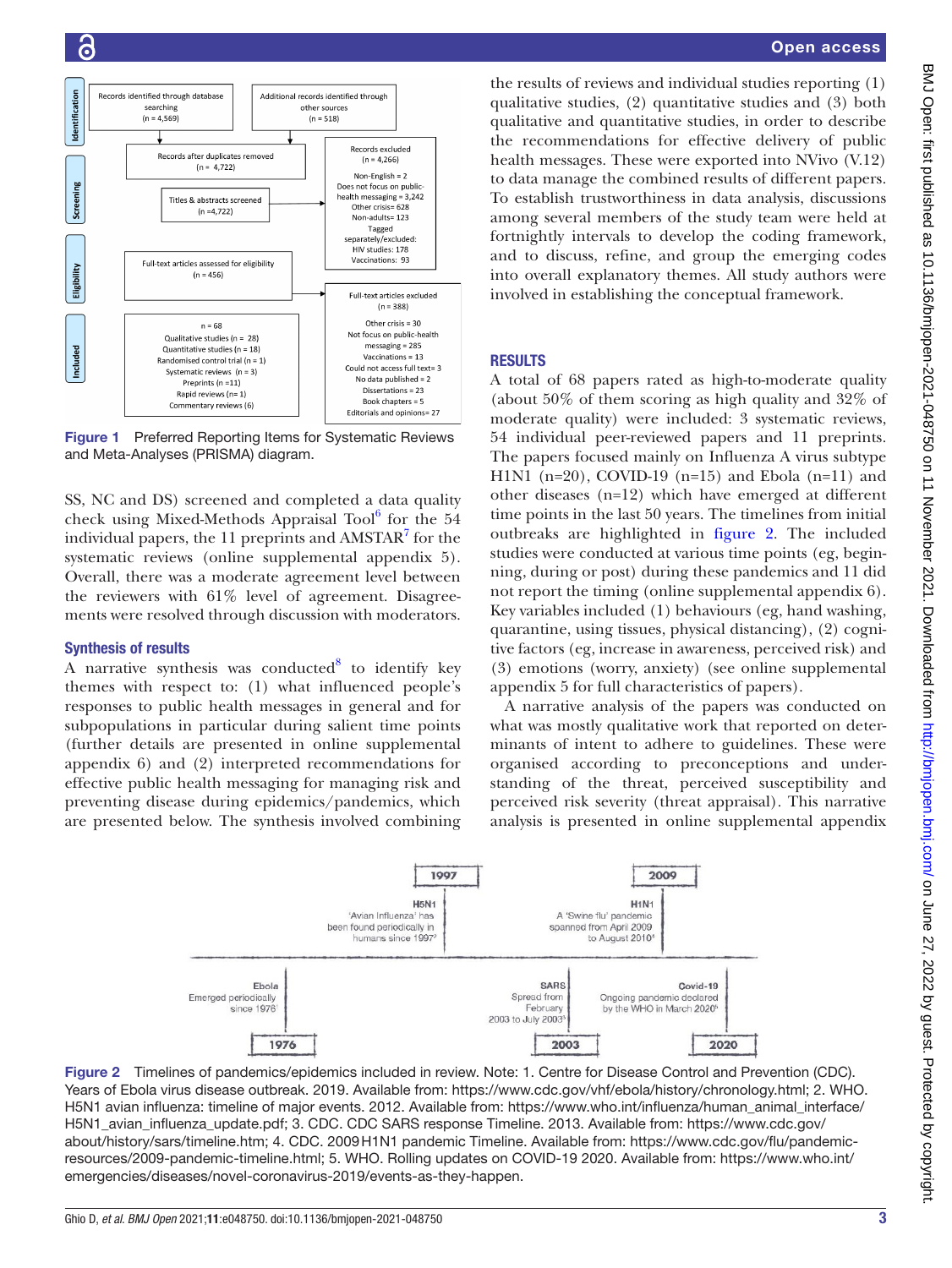<span id="page-3-0"></span>

| Recommendations mapped and cross-referenced to narrative synthesis<br>Table 1                              |                                                                                   |
|------------------------------------------------------------------------------------------------------------|-----------------------------------------------------------------------------------|
| <b>Recommendation</b>                                                                                      | Cross-reference to<br>narrative synthesis in<br>online supplemental<br>appendix 6 |
| (1) Engaging with key stakeholders and communities                                                         |                                                                                   |
| (1a) Involve community leaders and others perceived as credible sources within the community               | Community engagement<br>Messages for<br>subpopulations<br>Increase trust          |
| (1b) Tailoring helps to make the key messages applicable to an individual's situation                      |                                                                                   |
| (1c) Consider any difficulties accessing information and levels of literacy                                |                                                                                   |
| (1d) Use different media for delivery and match delivery to the population's needs and perceptions         |                                                                                   |
| (2) Addressing uncertainty immediately with transparency                                                   |                                                                                   |
| (2a) Address uncertainty and changing information that may exist during an ongoing public health<br>crisis | Increase trust<br>Preconceptions and                                              |
| (2b) Consistency and coordination between different sources of information                                 | understanding threat<br>Timing-beginning of                                       |
| (2c) Be transparent: admit errors and unknowns whenever appropriate                                        | health crisis                                                                     |
| (2d) Be transparent: identify sources of information                                                       |                                                                                   |
| (3) Unified messages                                                                                       |                                                                                   |
| (3a) Make core messages consistent                                                                         | Increase trust                                                                    |
| (3b) Identify inconsistencies across sources                                                               | Threat appraisal<br>Preconceptions and                                            |
| (3c) Increase awareness of the risks of the virus to their own health and the health of others             | understanding threat                                                              |
| (4) Message framing                                                                                        |                                                                                   |
| (4a) Increase understanding of health threat                                                               | Preconceptions and                                                                |
| (4b) Consider social responsibility                                                                        | understanding threat<br>Threat appraisal                                          |
| (4c) Language choice to explain severity                                                                   | Community engagement                                                              |
| (4d) Promote sense of personal control                                                                     |                                                                                   |

[6.](https://dx.doi.org/10.1136/bmjopen-2021-048750) Across the different themes and subthemes developed about community engagement, messages for subpopulations, increasing trust, perceptions and understanding of threat and threat appraisal, we developed four areas of recommendations to provide evidence-based steps to be taken to provide effective public health messaging during pandemics/epidemics. These recommendations are cross-referenced to the narrative synthesis in [table](#page-3-0) 1 and

the recommendations are reported below with evidence summarised.

# Recommendations

Four recommendations were derived from the evidence (see [online supplemental appendix 6](https://dx.doi.org/10.1136/bmjopen-2021-048750) for a comprehensive report of the evidence on influences on effective public health messaging, messages for subpopulations



<span id="page-3-1"></span>Figure 3 Diagram of synthesis of recommendations and influences on behaviour.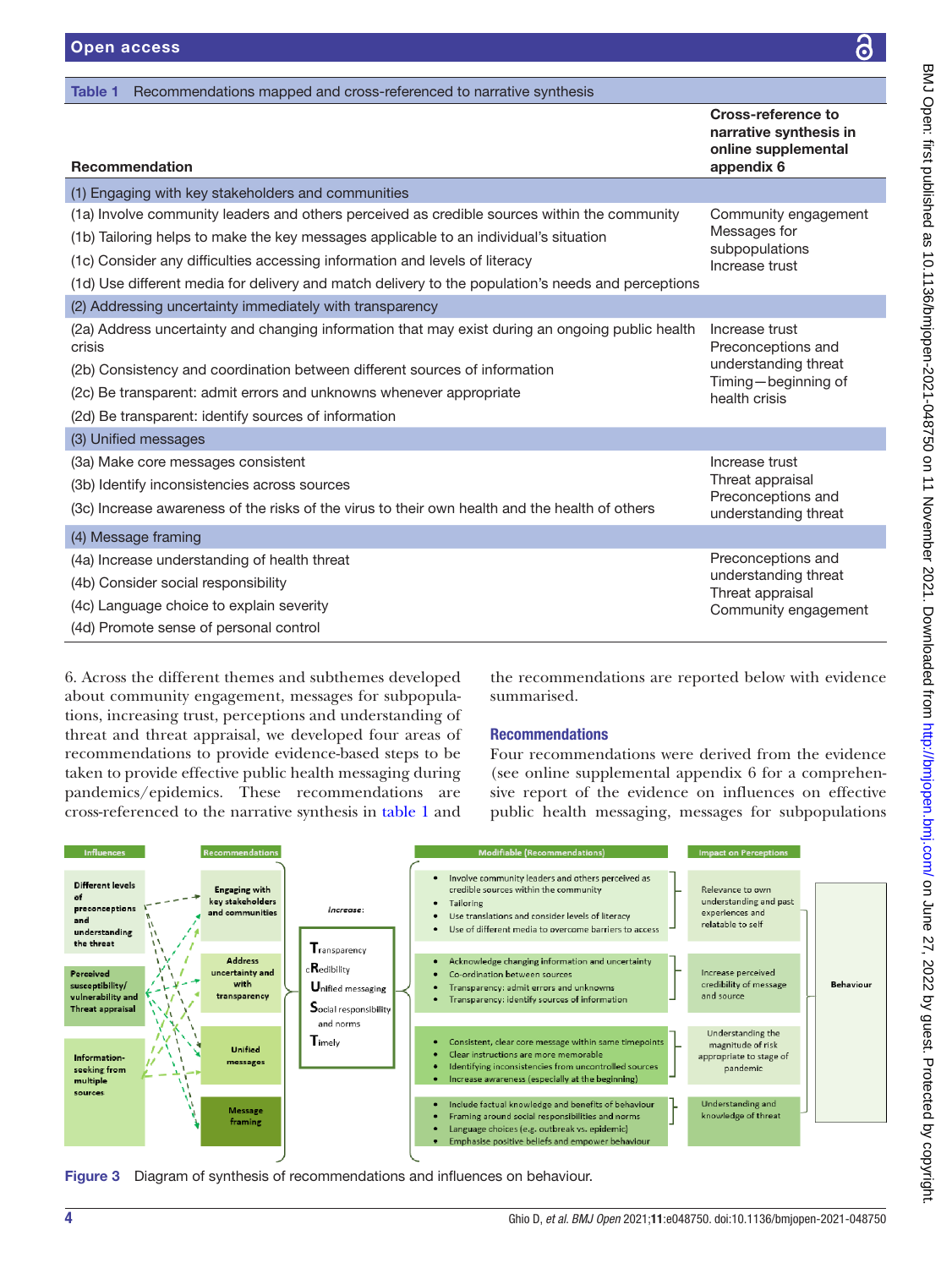and communication at salient points in an epidemic/ pandemic). Results were synthesised in [figure](#page-3-1) 3, including the recommendations and influences on behaviours. The recommendations are (1) engaging with different communities, (2) addressing uncertainty immediately, with transparency, (3) unified messaging and (4) message framing.

#### (1) Engaging with key stakeholders and communities

#### (1a) Involve community leaders and others perceived as credible sources within the community

One high-quality study indicated that messages designed without input from the target population may lead to low levels of public adherence to behaviour change messages.<sup>[9](#page-9-8)</sup> A moderate-quality review found that this is especially important when dealing with inconsistencies and changing information.<sup>[10](#page-9-9)</sup>

A high-quality systematic review found that the public pay more attention to messages if the community is engaged in its development<sup>[11](#page-9-10)</sup> as this will ensure that the information is relatable,<sup>[9](#page-9-8)</sup> and addresses the concerns, values, interests and priorities of the community. $\frac{10}{10}$ Consequently, this may lead to heightened perceptions of personal risk. Two studies of low-to-moderate quality, suggested that one way to do so is to include community leaders, to find people who are trusted $12$  and allow faith-based organisations to help.<sup>13</sup> One moderate-quality study found that culturally and linguistically appropriate messages (eg, delivered via video clips) can also help retain long-term knowledge of preventative behaviours.<sup>14</sup>

A preprint study stated that over time preferred expert sources (eg, government websites) are displaced by unofficial sources (eg, social media) for information regarding epidemic/pandemics $15$ ; therefore, developing ties within the community (eg, trusted spokesperson) can be helpful to provide accurate information. A high-quality study found that students tend to perceive information from their university (from their own communities) as more credible than the media. $16$  One low-quality study found that community engagement is also important for quickly disseminating messages which are translated into different languages.<sup>17</sup><sup>18</sup>

## (1b) Tailoring helps to make the key messages applicable to an individual's situation

A high-quality systematic review found that those who are less likely to accept that they are at personal risk of the threat (eg, the young, least educated and hard to engage communities) are also less likely to adhere to the recommended behaviours.<sup>19</sup> This has important implications for reducing inequalities through tailored public health messaging. Social networks and having close ties to the community are drivers of better knowledge and behaviour change. Partnership with community leaders and/or community organisations should be used to reach out to the most vulnerable (this may include those who have a disability for example, hearing/vision) and those who are least literate as well as non-Native speakers.<sup>19</sup>

Individuals desire information that fits with their experiences. $20-23$  Studies of moderate quality have shown that adaptable and personalised information, that is context-driven, is more effective in changing determi-nants of behaviour, especially in vulnerable groups.<sup>[24 25](#page-9-19)</sup> One moderate-quality study and two high-quality studies showed that messages should be tailored to take into account: (1) different levels of perceived susceptibility (eg, younger adults see themselves as less vulnerable than older adults)<sup>26</sup>; (2) likelihood of misunderstanding instructions (eg, older people thought a campaign was referring to handkerchiefs rather than disposable tissues) $27$ ; and (3) skills needed to enact the behaviour (eg, migrant workers did not know how to wear a face covering). $^{28}$  One low-quality study found that there may be differences in message preferences (eg, older adults and mothers preferred messages that emphasised the protection of others).<sup>27</sup>

#### (1c) Consider any difficulties accessing information and levels of **literacy**

Messages are typically delivered at a high literacy level.<sup>[19](#page-9-17)</sup> When individuals do not understand the message, they may engage in behaviours that reflect their understanding.<sup>29</sup> Some target groups, such as those with low literacy levels, could particularly benefit from a simplified, clear and consistent message.<sup>30</sup> Pilot-testing messages can help identify phrasing that can be confusing or unfamiliar. [31](#page-9-25)

It is also important to ensure public health messages reach non-native speakers by using translated materials as shown in a high-quality study.<sup>32</sup> Older people in nonnative groups in particular may not understand English. Thus, messages should be communicated in the original languages and through generations. Translated information should be disseminated through culturally appropriate channels such as community visits, town hall meetings and health and education and communication channels to complement mass media messages. This reinforces the need for community leaders (recommendation 1a) in aiding with translations and identifying the appropriate channels.

Some people have limited experiences of engaging in recommended behaviours (eg, using face coverings or a thermometer).<sup>33</sup> These limited experiences highlight a need for training/skill development to be included as part of a public health campaign. This will improve health literacy and self-efficacy, especially when it refers to 'new' behaviours. Including training/skill development fits in with taking a COM-B model approach in developing public health messaging as it increases an individual's physical/psychological capabilities. Benefits to taking this approach could be enhanced with equally improving motivation (reflective and automatic) by considering other recommendations (eg, recommendation 4: message framing) as well as considering opportunity for behaviour (social and physical) which can identify potential barriers (eg, social norms).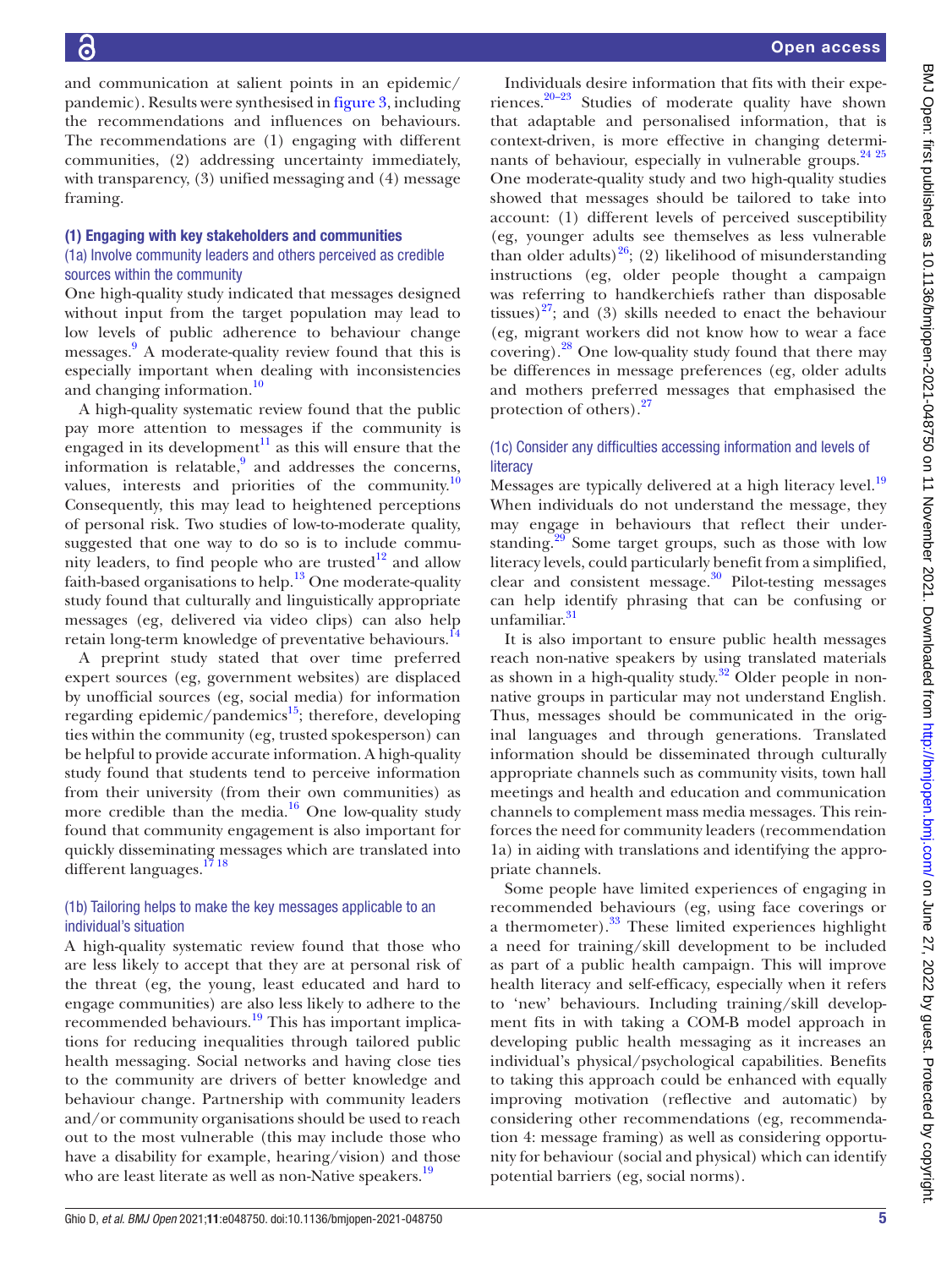# (1d) Use different media for delivery and match delivery to the population's needs and perceptions

Message delivery should be appropriate for the targeted population. For example, two studies of moderateto-high quality suggested that social media can reach younger people. $34\frac{35}{26}$  A study of moderate-quality showed that social media can be effective in communicating messages fostering trust and providing opportunities for dialogue. $36$  However, as highlighted in two studies of high quality, there are disadvantages as (1) social media is also associated with misconceptions, such as what causes the disease<sup>[37](#page-9-30)</sup> and (2) those without internet access (or a device) would be excluded. $38$  A high-quality study found that those of lower socioeconomic status (SES) were less likely to use a website, and more likely to find public health messages from TV and radio to be confusing and contradictory than those of higher  $SES$ <sup>30</sup> In specific situations for example, messages through the use of posters in bathrooms to increase hand washing need to not just have prompts for the behaviour but also messages about transmission as a high-quality study found that prompts alone do not increase hand washing. $39$  This is consistent with the Health Belief Model where cues of action can trigger behaviour but requires cognitive representations of perceived susceptibility and perceived barriers/costs to action.

# (2) Addressing uncertainty immediately and with transparency (2a) Address uncertainty and changing information that may exist during an ongoing public health crisis

Public health messages with emerging epidemics/ pandemics are likely to involve much uncertainty about the virus and the appropriate preventative behaviours. A high-quality systematic review found that honest reporting about the threat, through a presentation of known and unknown factors, increases people's knowledge and makes attitudes and beliefs more positive; it also increases trust in the way the government is handling the emergency. [19](#page-9-17)

As epidemics/pandemics develop the information and recommended behaviours may change. Changing information decreases trust in the government. $40$  However, three studies of moderate-to-high quality reported that prompt (ie, giving information as it happens), stage appropriate (ie, not seen as too lenient or too extreme for the risk level) and transparent messaging (ie, that includes recommended preventative behaviours) reduces anxiety around the reported health risk.<sup>41</sup>

# (2b) Consistency and co-ordination between different sources of information

Different sources of information may give information and behaviour change instructions that are inconsistent with each other, especially as knowledge rapidly changes over time. Differences in the information and behaviour change instructions between countries should be explained. Information should be transparent, not be

hidden and predictions should not be too optimistic this will increase overall trust towards authorities.  $42\frac{43}{13}$ 

# (2c) Be transparent: admit errors and unknowns whenever appropriate

A high-quality study showed that if uncertainties are not acknowledged or transparency is not provided, the consequences of the errors are addressed and this can reduce trust in agencies, thus reducing information acceptance and compliance with recommendations.<sup>44</sup>

Two studies of moderate-to-high quality found that information needs to be released as early as possible at the start of the outbreak, whenever there is conflicting information and even if there are unknowns.<sup>4546</sup> Honest, open<sup>[25](#page-9-38)</sup> and explicit information, transparency and assurances of personal data safety are important  $47$  especially when promoting preventative behaviours. $^{48}$  A low-quality study found that if official sources report the outbreak before unofficial/informal sources, then they become the leading indicator that people use for their information.<sup>[17](#page-9-16)</sup> Delay can impact the public's trust in official sources that leads to beliefs that the threat is exaggerated by government or news media $^{22}$  $^{22}$  $^{22}$  and increases the chance of apathy and communication fatigue.<sup>16</sup>

# (2d) Be transparent: identify sources of information

Two high-quality studies reported that attempting to increase knowledge in the context of low levels of public trust in the source can make a message ineffective; and mistrust can increase if the perception is that the information is exaggerated<sup>22 49</sup> or if the outbreak is perceived as uncontrolled. $50$  Three preprint studies reported that trust is key to the acceptance of messaging that can lead to behaviour change (eg, using masks, physical distance), thus there is greater adherence when the messages come from trusted sources.<sup>15 51 52</sup> Sources that potentially can be perceived as credible by the general population can include public health experts, organisations (eg, Centers for Disease Control and Prevention) and state and local governments. $53 \times 54$  A study found that believability of messages was reduced by scepticism towards the media and governments; in these instances, the threat was perceived as exaggerated and able to cause unnecessary panic which could influence low adoption of recommended behaviours.<sup>22</sup> Therefore, it is important to ensure transparency highlighting that information sources are credible and legitimate.<sup>55</sup>

# (3) Unified messages

# (3a) Deliver consistent, clear, core messages about risk and

preventative behaviour across sources within the same time points Where possible, messages should be unified across sources; as shown by two high-quality studies, this is especially important for those groups who have lower literacy (eg, lower SES) as they are more likely to perceive messages as confusing and inconsistent. $30\,38\,$  A moderate-quality review found that unifying messages result in a greater understanding of the health message, greater perceived risk and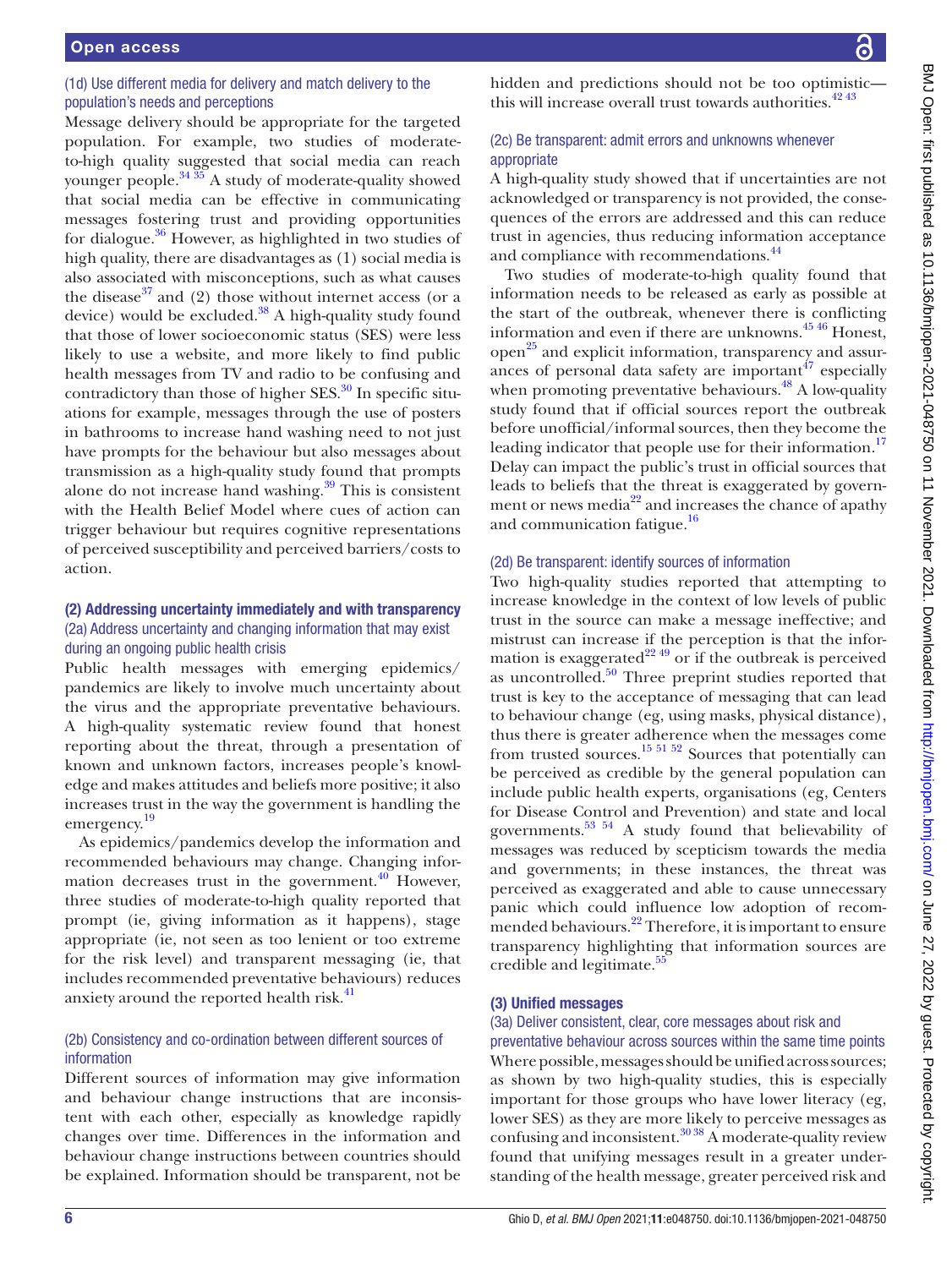clear guidelines for behaviour<sup>10 30</sup>; these all contribute to increased trust. A high-quality study found that a repeated measures survey during the H1N1 pandemic, showed trust levels in the government decreased over time and this decrease was due to conflicting messages at concurrent time points[.40](#page-9-33) In two moderate-quality studies it was found that if messages from different sources provide clear, consistent instructions these are more likely to be recalled and adhered to. $56$  When messages provided the public with clear consistent information, while admitting that information is evolving, reported the risks, and focused on risk-reducing actions, people were more likely to perform protective behaviours (eg, clean objects, wash hands and use tissues when sneezing).<sup>57</sup>

# (3b) Identify inconsistencies in messages from uncontrolled sources, especially when addressing key preventative behaviours

While official sources of information (such as governmental sources, or public health bodies) are perceived as legitimate, individuals do not always find them useful as highlighted in one high-quality study and one moderatequality study,<sup>35 36</sup> and consequently seek other sources (eg, unofficial sources such as family or social media). In a moderate-quality study, it was found that individuals seek information from multiple sources to meet different information needs.[45](#page-9-37) Different unofficial sources of information may give information and behaviour change instructions that are inconsistent with each other and official sources. Additionally, as found in a high-quality study, unofficial sources may detract from understanding of preventative behaviours.<sup>58</sup> It is important to acknowledge and address the inconsistencies in unofficial sources.

When addressing inconsistency, a high-quality study found that it is also important to recognise that some messages may appear inconsistent due to varying levels of personal risk of different groups (conditional messages). To improve clarity these conditional messages should be identified and where possible explained or dispelled.<sup>32</sup>

# (3c) Increase the public's awareness of the risks of the virus to their own health and the health of others

Public health messaging that included information about the threat can be effective in identifying symptoms and changing behaviours. From six high-quality studies, it was found that the key aim of public health messages early in an epidemic/pandemic is typically to increase knowledge and awareness of the health–risk (see [online supplemental](https://dx.doi.org/10.1136/bmjopen-2021-048750) [appendix 6](https://dx.doi.org/10.1136/bmjopen-2021-048750) for papers and priorities mapped onto time points).<sup>16 20 22 55 59 60</sup> However, knowledge about the virus alone is not sufficient to change behaviour $59$ ; acknowledgement of unknown factors, how to identify symptoms and how to prevent contracting and spreading the virus is also necessary as highlighted by five high-quality studies and a high-quality systematic review, two moderate-quality and one low-quality study.<sup>19 22 32 33 41 55 61 62</sup> A low-quality study found that when perceived risk is low, ignoring recommended behaviours is rationalised.<sup>[63](#page-10-9)</sup>

# (4) Message framing

# (4a) Increase factual knowledge of all aspects of a virus (eg, symptoms) and benefits of preventative behaviour using an appropriate message frame

Six high-quality studies found that framing and choice of language are influential in how individuals understand the threat and in turn behave. $2264-68$  Positively framed messages (emphasising the benefits of prevention behaviours) may be effective. $64$  For example, gain-framed signs (eg, 'stay healthy this season. Sanitise your hands') are more effective in influencing the use of hand sanitiser than signs that emphasised people's susceptibility to contamination.<sup>65</sup>

Non-narrative messages (ie, factual) are more effective than narrative messages (eg, story-telling such as a movie *Contagion*) in changing knowledge and perceived response efficacy related to prevention of influenza.<sup>[68](#page-10-12)</sup> Factual and scientific knowledge in messages in the media can positively influence risk perceptions. $\overline{66}$  $\overline{66}$  $\overline{66}$  While formal information (presented from credible sources) increased understanding.<sup>[67](#page-10-14)</sup>

# (4b) Consider framing messages around social responsibility and norms

Cohesive social networks and having close ties to the community are drivers of better knowledge and compliance with preventive measures. There is some moderatequality evidence to suggest that framing messages about others' risk, in addition to your own risk, is effective in increasing information seeking.<sup>[45](#page-9-37)</sup> In a high-quality systematic review, it was found that being worried (about self or family members at risk) was an important predictor of compliance with recommended preventative behaviours, such as using tissues, hand gel and washing hands.<sup>[19](#page-9-17)</sup> The effects of worry about others at risk on compliance with preventative behaviours can potentially be amplified when combined with messages about being socially responsible. A high-quality study found framing messages with positive social responsibility to be useful for the public. $64$ 

The grey literature highlighted that developing prosocial messages and promoting positive emotional appeals, increased willingness to self-isolate especially when producing a strong, positive emotional response (such as fear). $69$  Prosocial framing is effective in changing behaviour; this may be due to inducing compassion, activating social norms, altruism or moral duties.<sup>5470</sup>

# (4c) Choice of language needs to be clear and appropriate to understanding the magnitude of risk

A high-quality systematic review and a moderate-quality study found that messages should sufficiently increase worry and perceived severity of risk to self and others<sup>1945</sup> so as highlighted in a high-quality study, recommenda-tions are seen as proportionate<sup>[22](#page-9-39)</sup> and behaviour change is more likely to  $\text{occur.}^{19}$  However, in two high-quality studies, it was found that inducing too much fear has mixed results on behaviour: it can be counterproductive if this leads to panic.<sup>4971</sup>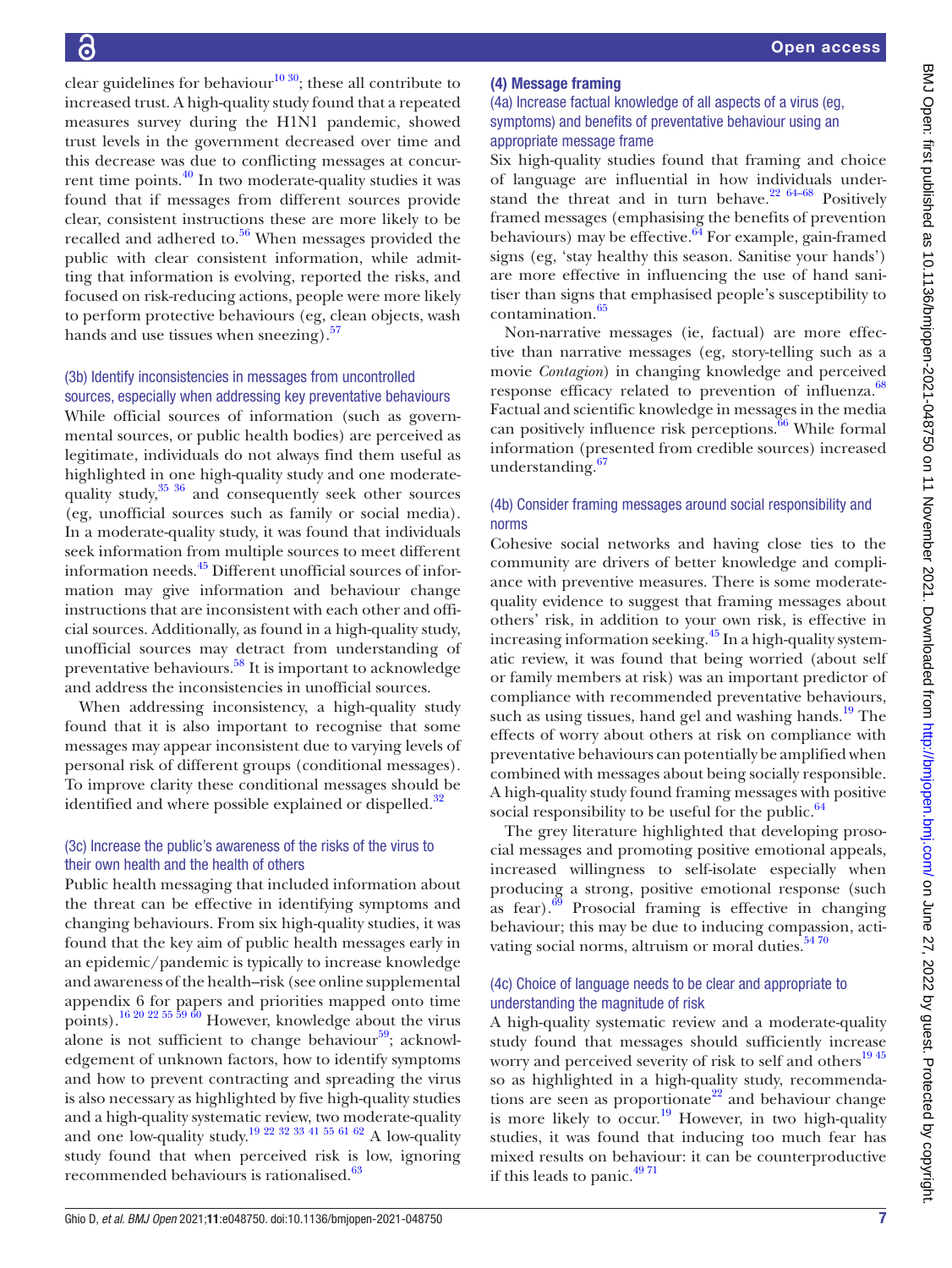There can also be confusion about the use of technical terms. A high-quality study found that it is difficult to differentiate between pandemic influenza and seasonal influenza especially when symptoms are framed as 'flu-like symptoms.'<sup>[22](#page-9-39)</sup>

# (4d) Frame the message to emphasise positive beliefs about one's own health and that preventative behaviour is within their control

A study of moderate quality found that when messages provided the public with clear consistent information (while admitting that information and evidence is evolving), focused on the practical actions that people can take to reduce their risk and emphasised the efficacy of those actions, people were more likely to perform preventative behaviours. $57$  This may also further empower them and help them become socially responsible as shown in a low-quality study.<sup>72</sup> People are more likely to follow guidelines when there are fewer perceived barriers to perform recommended behaviours, when benefits are emphasised and when contextual factors (eg, anxiety about missed work) are addressed.<sup>22</sup>

Recommendation of increasing self-efficacy through messaging is well supported in theoretical frameworks about behaviour change and risk communication for example, the Theory of Planned Behaviour, $^{73}$  Health Belief Model,<sup>74</sup> Protection Motivation Theory,<sup>75</sup> the Health Action Process Approach,<sup>76</sup> COM-B model<sup>1</sup> and Social Cognitive Theory.<sup> $77\overline{78}$ </sup> Increasing self-efficacy has positive implications on planning, intention and then possibly behaviour. This review includes limited but high-quality evidence that people want messages about specific actions that they could take to protect themselves and their families during the epidemic/pandemic $32$ with messages that emphasise the benefits of prevention behaviours (positively framed) potentially effective in increasing uptake and compliance. $64$  Informing the individual regarding preventative actions to stop the spread of the disease is particularly important in the early stages (see [online supplemental appendix 6](https://dx.doi.org/10.1136/bmjopen-2021-048750) for breakdown of time points). In a moderate-quality study, it was suggested that including non-health benefits may improve adher-ence to recommendations.<sup>[63](#page-10-9)</sup>

#### **DISCUSSION**

The aim of this systematic review was to synthesis evidencebased recommendations for designing and delivering public health messaging. We found that inconsistent messages across different sources can be detrimental to any public health messaging campaigns, $79$  which is particularly true in times of public health crisis and uncertainty.[80](#page-10-25) Miscommunication or contradictions can result in lower compliance of preventative behaviours. Literacy is fundamental to the understanding and acceptance of any public health messaging campaign. Therefore, public health messaging should focus on clarity, simplicity, transparency and unified messaging even if tailoring to different groups regardless of the level of literacy. Even

when the message is understood, different populations have different barriers to address in order to change behaviour. A COM-B behavioural diagnosis<sup>1</sup> can help to inform public health strategies (eg, lower SES groups find costs of face coverings a barrier) $30$  as suggested in recent British Psychological Society guidance (see [online](https://dx.doi.org/10.1136/bmjopen-2021-048750)  [supplemental appendix 7](https://dx.doi.org/10.1136/bmjopen-2021-048750) for how current recommendations map onto the guidance).<sup>2</sup> Our review suggests that unified messaging can increase trust, $45$  build community resilience<sup>[32](#page-9-26)</sup> and increase perceived risk and knowledge of threat[.49](#page-10-17) Furthermore, consistent messaging through different time points during an evolving pandemic are important to consider for context-specific recommendations; these were rarely considered or reported in the studies included in the review.

We found evidence of mode of delivery as an important consideration of public health messaging. Specifically, there should be careful consideration of how to communicate public health messages, which should target specific populations. For example, making use of social media platforms to target younger populations,<sup>[16 34](#page-9-15)</sup> or the radio as a delivery method for older populations. $20$ Translations for different cultures, and the inclusion of community leaders as part of public health message campaigns, should also be prioritised. This would ensure that all populations are reached (and not stigmatised), and the knowledge, concerns, cultural values, interests and priorities of the targeted populations are all consid-ered.<sup>[81](#page-10-26)</sup> However, as noted in one of the studies this can be very difficult when an in-house translation service does not exist, and the rapidly evolving scientific evidence will challenge the turnaround time for developing, translating and disseminating information.<sup>82</sup>

#### Limitations

We acknowledge the present rapid systematic review has limitations. Although we searched multiple databases systematically it is possible that relevant research was excluded from this review since we did not have the resources to translate non-English language papers in such a short space of time or conduct backward and forward citation searching. The inclusion of unpublished literature in the review means some findings may change once these papers have been published in peer-reviewed journals. However, our inclusive approach means a range of types of messages and a variety of factors related to what influences public perceptions of messages have been identified and used to inform recommendations for messaging during current and future epidemic/ pandemics.

The aim of this rapid review was to synthesise lessons learnt from previous epidemics/pandemics to provide evidence-based recommendations about what characteristics create effective messaging. The focus of most studies was on determinants of intent and not behaviour, which may have implications on successful enactment of target behaviours. As highlighted in theories (such as health action process approach<sup>76</sup>), intention formation is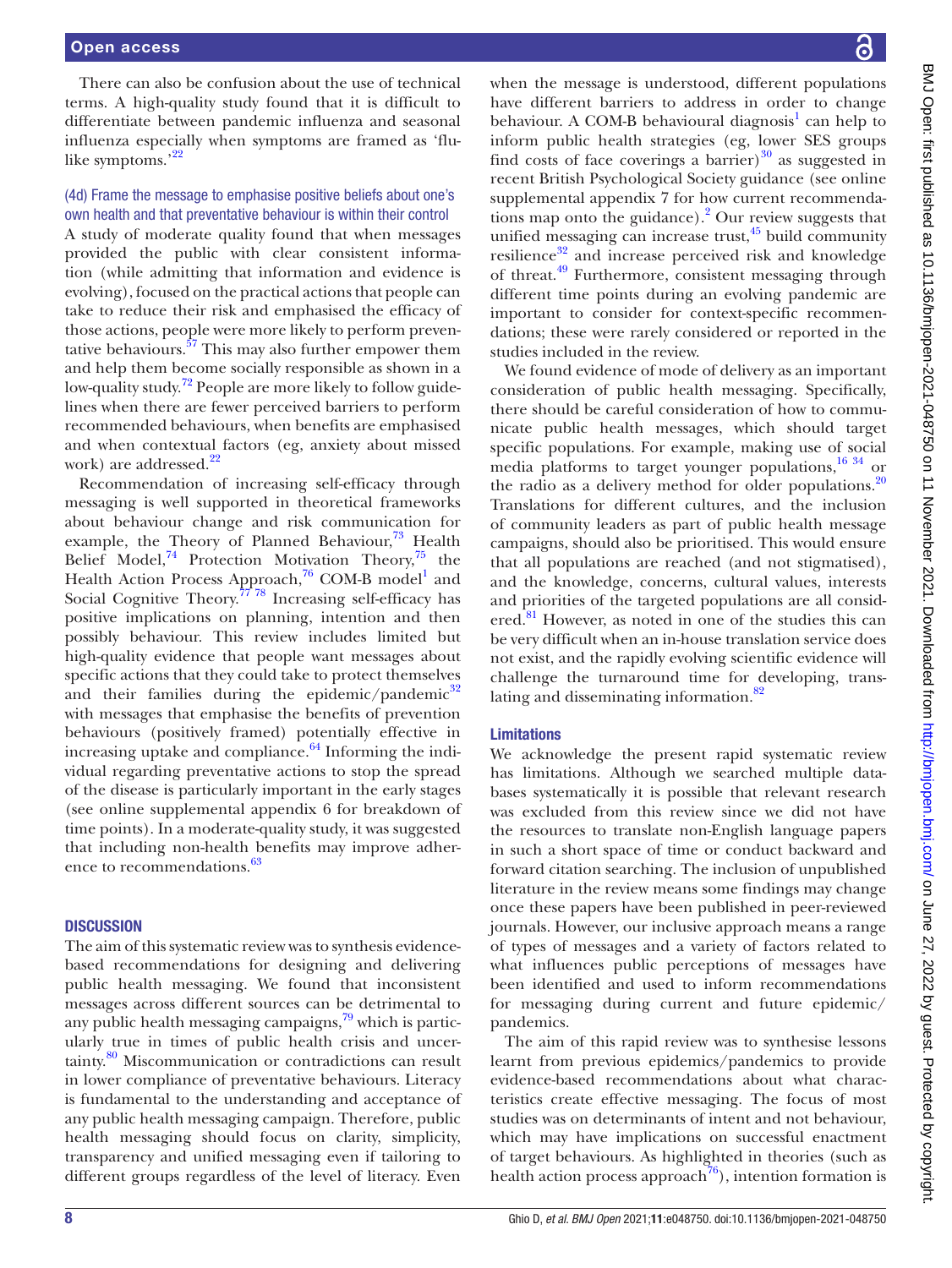part of the process and key to planning and more work is needed to understand the translation into action. Inclusion of different infectious disease (although the messaging would be of similar behaviours) may have included different contextual influences that we could not account for when synthesising the data (eg, different countries and different social norms or political influences). Furthermore, additional work is needed to understand the moderating effects of individual differences on message acceptance.

Much of our evidence is consistent with components of relevant health behaviour models (eg, Protection Motivation Theory, $^{75}$  $^{75}$  $^{75}$  Health Action Process Approach<sup>76</sup> and Health Belief Model<sup>[74](#page-10-20)</sup>), with some studies reporting the use of the models in their design. These models state that people perform protective behaviours when they perceive (1) the health threat as sufficiently threatening (ie, they are vulnerable to a severe risk), (2) the recommended behaviours to be effective and (3) they have self-efficacy to perform the behaviour. We found evidence that such cognitive appraisals were important considerations for developing public health messages, but further research is needed to examine effects on behaviour change.

#### **CONCLUSIONS**

Increasing knowledge and awareness of health risks alone is unlikely to be sufficient to increase understanding of risk and subsequent risk reduction behaviours, and adherence to recommendations. Rather, taking a multifaceted approach to public health messaging which considers all relevant drivers of behaviour (social, psychological and environmental factors), is recommended. Our four key recommendations should be considered when designing and delivering public health messages: engage communities in the development of public health messaging, using credible and legitimate sources, address uncertainty immediately and with transparency, focus on unified messages from all sources and develop messages aimed at increasing understanding, inducing social responsibility and empowering personal control. These are being translated into practical guidelines for agencies. Embedding these principles of behavioural science into public health messaging is an important step towards more effective health-risk communication.

#### Author affiliations

<sup>1</sup>Department of Psychology, Faculty of Health and Society, University of Salford, Manchester, UK

<sup>2</sup> Manchester Centre for Health Psychology, University of Manchester, Manchester, UK

<sup>3</sup>Department of Primary Care and Population Health, University College London, London, UK

4 Behavioural Science Policy Research Unit, Population Health Sciences, Newcastle University, Newcastle upon Tyne, UK

5 Department of Psychology, Sports, and Geography, School of Life and Medical Sciences, University of Hertfordshire, Hertfordshire, UK

<sup>6</sup>Department of Health and Social Sciences, University of West England, Bristol, UK <sup>7</sup>School of Psychology, University of Southampton, Southampton, UK <sup>8</sup>Department of Psychology, University of Bath, Bath, UK

<sup>9</sup>Department of Applied Health Research, University College London, London, UK <sup>10</sup>Human Development and Health, Faculty of Medicine, University of Southampton, Southampton, UK

<sup>11</sup>Behavioural Insight for Public Affairs, Ipsos Mori, Edinburgh & London, UK <sup>12</sup>Faculty of Health and Life Sciences, School of Applied Social Sciences, De Montfort University, Leicester, UK

<sup>13</sup>Centre for Appearance Research, Faculty of Health and Applied Sciences, University of the West of England, Bristol, UK

<sup>14</sup>Department of Communication, Policy, and Research, Education Support, London, UK

<sup>15</sup>Faculty of Health, Psychology, and Social Care, Manchester Metropolitan University, Manchester, UK

<sup>16</sup>Centre for Health, Wellbeing and Behaviour Change, University of Bedfordshire, Bedfordshire, UK

<sup>17</sup>Centre for Health Services Studies, University of Kent, Canterbury, UK  $18$ Centre for Behavioural Science and Applied Psychology, Sheffield Hallam University, Sheffield, UK

<sup>19</sup>Manchester University NHS Foundation Trust, Manchester Academic Health Science Centre, Manchester; and NIHR Greater Manchester Patient Safety Translational Research Centre, University of Manchester, Manchester, UK <sup>20</sup>School of Psychology, University of Leeds, Leeds, UK

Twitter Angelos P Kassianos [@angkassianos](https://twitter.com/angkassianos) and Lucie Byrne-Davis [@luciebd](https://twitter.com/luciebd)

Acknowledgements Thank you to the wider volunteer group of the Health Psychology Exchange (HPX) a consortium in Health Psychology supporting the UK efforts during the COVID-19 pandemic. As part of the HPX there were two groups that provided feedback on the protocol, design of the recommendations and dissemination: Patient and Public Involvement group and the Public Health Practitioners group. Thank you to the British Psychological Society (BPS) Taskforce for Behavioural Science and Disease Prevention for their dissemination of the findings into a guidance document for policymakers, professionals and the public.

Contributors DG, TE, CK, MYT, SL-W designed and resolved conflicts and wrote the first draft. Conceptualisation of the study was from DG, CK, TE, MYT, SL-W, AC, SH, RT, CA, MA, JH, LB-D. Screening of titles and abstracts (1st and 2nd) was done by NH, EJ, SS, JW, APK, DW, LS, NS, EG, DS, NC, DG, MYT, SL-W and CK. Development of guidance document was done by DG, MYT, SLW, CK, TE, AC, SH, LB-D. AG and SL-W were involved in pilot data extraction. Data extraction was done by NH, EJ, SS, JW, APK, DW, LS, NS, EG, DS, NC, DG, MYT, SL-W and CK. Quality check was done by JW, SS, EG, NC, DS, DG and MYT. Analysis was done by DG, MYT, SL-W and CK. Iterations and discussions were done by DG, MYT, SL-W, CK, TE, NH, EJ, AC, SH, RT, CA, MA, JH and LB-D. DG, MYT, SL-W, CK, TE, NH, EJ, AC, SH, RT, CA, MA, JH and LB-D agreed on final categories. Writing first draft was done by DG, TE SL-W, MYT and CK.DG is the gaurantor for this study.

Funding The authors have not declared a specific grant for this research from any funding agency in the public, commercial or not-for-profit sectors.

Competing interests None declared.

Patient consent for publication Not applicable.

Provenance and peer review Not commissioned; externally peer reviewed.

Data availability statement Data are available upon reasonable request. All data relevant to the study are included in the article or uploaded as supplementary information.

Supplemental material This content has been supplied by the author(s). It has not been vetted by BMJ Publishing Group Limited (BMJ) and may not have been peer-reviewed. Any opinions or recommendations discussed are solely those of the author(s) and are not endorsed by BMJ. BMJ disclaims all liability and responsibility arising from any reliance placed on the content. Where the content includes any translated material, BMJ does not warrant the accuracy and reliability of the translations (including but not limited to local regulations, clinical guidelines, terminology, drug names and drug dosages), and is not responsible for any error and/or omissions arising from translation and adaptation or otherwise.

Open access This is an open access article distributed in accordance with the Creative Commons Attribution Non Commercial (CC BY-NC 4.0) license, which permits others to distribute, remix, adapt, build upon this work non-commercially, and license their derivative works on different terms, provided the original work is properly cited, appropriate credit is given, any changes made indicated, and the use is non-commercial. See: [http://creativecommons.org/licenses/by-nc/4.0/.](http://creativecommons.org/licenses/by-nc/4.0/)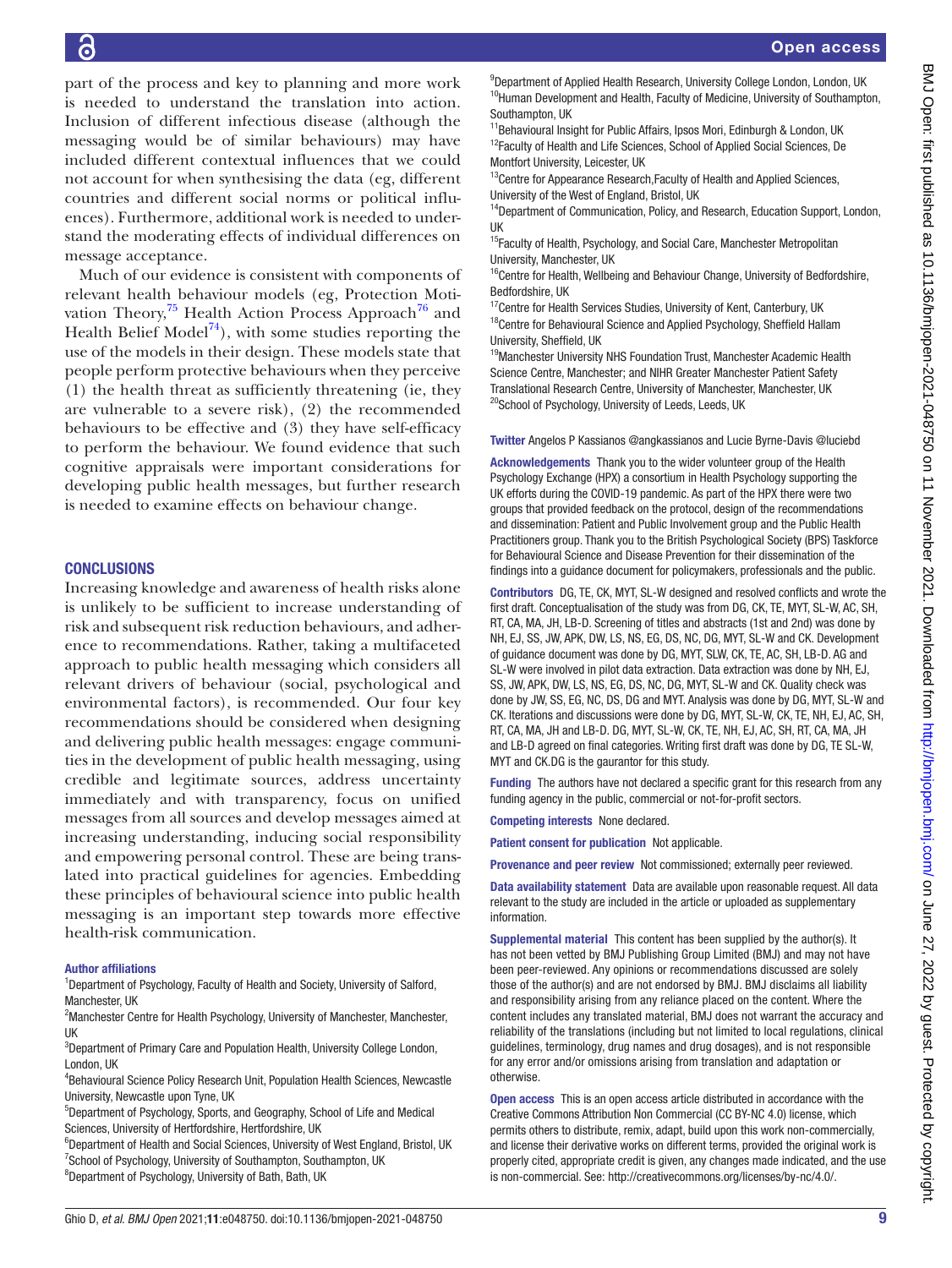#### ORCID iDs

Daniela Ghio <http://orcid.org/0000-0002-0580-0205> Neil Howlett<http://orcid.org/0000-0002-6502-9969> Jo Hart <http://orcid.org/0000-0001-9985-5137>

#### **REFERENCES**

- <span id="page-9-0"></span>1 Michie S, van Stralen MM, West R. The behaviour change wheel: a new method for characterising and designing behaviour change interventions. *[Implement Sci](http://dx.doi.org/10.1186/1748-5908-6-42)* 2011;6:42.
- <span id="page-9-1"></span>2 Chater AA, Byre-Davis L, Armitage CJ. Behavioural science and disease prevention: psychological guidance. British Psychological Society, 2020. Available: [https://www.bps.org.uk/sites/www.bps.](https://www.bps.org.uk/sites/www.bps.org.uk/files/Policy/Policy%20-%20Files/Behavioural%20science%20and%20disease%20prevention%20-%20Psychological%20guidance%20for%20optimising%20policies%20and%20communication.pdf) [org.uk/files/Policy/Policy%20-%20Files/Behavioural%20science%](https://www.bps.org.uk/sites/www.bps.org.uk/files/Policy/Policy%20-%20Files/Behavioural%20science%20and%20disease%20prevention%20-%20Psychological%20guidance%20for%20optimising%20policies%20and%20communication.pdf) [20and%20disease%20prevention%20-%20Psychological%](https://www.bps.org.uk/sites/www.bps.org.uk/files/Policy/Policy%20-%20Files/Behavioural%20science%20and%20disease%20prevention%20-%20Psychological%20guidance%20for%20optimising%20policies%20and%20communication.pdf) [20guidance%20for%20optimising%20policies%20and%](https://www.bps.org.uk/sites/www.bps.org.uk/files/Policy/Policy%20-%20Files/Behavioural%20science%20and%20disease%20prevention%20-%20Psychological%20guidance%20for%20optimising%20policies%20and%20communication.pdf) [20communication.pdf](https://www.bps.org.uk/sites/www.bps.org.uk/files/Policy/Policy%20-%20Files/Behavioural%20science%20and%20disease%20prevention%20-%20Psychological%20guidance%20for%20optimising%20policies%20and%20communication.pdf)
- <span id="page-9-2"></span>3 Dobbins M. Rapid review guidebook. *Natl Collab Cent Method Tools* 2017;13:25.
- <span id="page-9-3"></span>4 Booth A. Clear and present questions: formulating questions for evidence based practice. *[Library Hi Tech](http://dx.doi.org/10.1108/07378830610692127)* 2006;24:355–68.
- <span id="page-9-4"></span>5 Lawes-Wickwar S, Ghio D, Tang MY, Tang Daniela;, Yee M, *et al*. A rapid systematic review of public responses to health messages encouraging vaccination against infectious diseases in a pandemic or epidemic. *[Vaccines](http://dx.doi.org/10.3390/vaccines9020072)* 2021;9:72.
- <span id="page-9-5"></span>6 Hong QN, Gonzalez-Reyes A, Pluye P. Improving the usefulness of a tool for appraising the quality of qualitative, quantitative and mixed methods studies, the mixed methods appraisal tool (MMAT). *[J Eval](http://dx.doi.org/10.1111/jep.12884)  [Clin Pract](http://dx.doi.org/10.1111/jep.12884)* 2018;24:459–67.
- <span id="page-9-6"></span>7 Shea BJ, Grimshaw JM, Wells GA, *et al*. Development of AMSTAR: a measurement tool to assess the methodological quality of systematic reviews. *[BMC Med Res Methodol](http://dx.doi.org/10.1186/1471-2288-7-10)* 2007;7:10.
- <span id="page-9-7"></span>8 Popay J, Roberts H, Sowden A. Guidance on the conduct of narrative synthesis in systematic reviews. *A Product from the ESRC Methods Programme Version* 2006;1:b92.
- <span id="page-9-8"></span>9 Crosier A, McVey D, French J. 'By failing to prepare you are preparing to fail': lessons from the 2009 H1N1 'swine flu' pandemic. *[Eur J Public Health](http://dx.doi.org/10.1093/eurpub/cku131)* 2015;25:135–9.
- <span id="page-9-9"></span>10 Barrelet C, Bourrier M, Burton-Jeangros C, *et al*. Unresolved issues in risk communication research: the case of the H1N1 pandemic (2009-2011). *[Influenza Other Respi Viruses](http://dx.doi.org/10.1111/irv.12090)* 2013;7:114–9.
- <span id="page-9-10"></span>11 Schiavo R, May Leung M, Brown M. Communicating risk and promoting disease mitigation measures in epidemics and emerging disease settings. *[Pathog Glob Health](http://dx.doi.org/10.1179/2047773214Y.0000000127)* 2014;108:76–94.
- <span id="page-9-11"></span>12 Lyu S-Y, Chen R-Y, Wang S-fanS, *et al*. Perception of spokespersons' performance and characteristics in crisis communication: experience of the 2003 severe acute respiratory syndrome outbreak in Taiwan. *[J](http://dx.doi.org/10.1016/j.jfma.2012.12.005)  [Formos Med Assoc](http://dx.doi.org/10.1016/j.jfma.2012.12.005)* 2013;112:600–7.
- <span id="page-9-12"></span>13 Santibañez S, Siegel V, O'Sullivan M, *et al*. Health communications and community mobilization during an Ebola response: partnerships with community and faith-based organizations. *[Public Health Rep](http://dx.doi.org/10.1177/003335491513000205)* 2015;130:128–33.
- <span id="page-9-13"></span>14 Roess AA, Di Peppi R, Kinzoni EA, *et al*. Knowledge gained and retained from a Video-Centered, community-based intervention for Ebola prevention, Congo. *[J Health Commun](http://dx.doi.org/10.1080/10810730.2017.1377321)* 2017;22:913–22.
- <span id="page-9-14"></span>15 Merkley E, Loewen PJ. Anti-intellectualism and information preferences during the COVID-19 pandemic. *[Nat Hum Behav](https://doi.org/10.1038/s41562-021-01112-w)* 2021;5:706–15.
- <span id="page-9-15"></span>16 Mitchell T, Massoudi M, Swerdlow DL, *et al*. Swine flu in college: early campus response to outbreak control measures. *[Am J Health](http://dx.doi.org/10.5993/AJHB.38.3.14)  [Behav](http://dx.doi.org/10.5993/AJHB.38.3.14)* 2014;38:448–64.
- <span id="page-9-16"></span>17 Menon KU. SARS revisited: managing "outbreaks" with "communications". *[Ann Acad Med Singap](http://www.ncbi.nlm.nih.gov/pubmed/16830005)* 2006;35:361–7.
- 18 Vaughan E, Tinker T. Effective health risk communication about pandemic influenza for vulnerable populations. *[Am J Public Health](http://dx.doi.org/10.2105/AJPH.2009.162537)* 2009;99 Suppl 2:S324–32.
- <span id="page-9-17"></span>19 Lin L, Savoia E, Agboola F, *et al*. What have we learned about communication inequalities during the H1N1 pandemic: a systematic review of the literature. *[BMC Public Health](http://dx.doi.org/10.1186/1471-2458-14-484)* 2014;14:484.
- <span id="page-9-18"></span>20 Freiman AJ, Montgomery JP, Green JJ, *et al*. Did H1N1 influenza prevention messages reach the vulnerable population along the Mississippi Gulf Coast? *[J Public Health Manag Pract](http://dx.doi.org/10.1097/PHH.0b013e3181fb8002)* 2011;17:52–8.
- 21 Qian X, Ren R, Wang Y, *et al*. Fighting against the common enemy of COVID-19: a practice of building a community with a shared future for mankind. *[Infect Dis Poverty](http://dx.doi.org/10.1186/s40249-020-00650-1)* 2020;9:34.
- <span id="page-9-39"></span>22 Teasdale E, Yardley L. Understanding responses to government health recommendations: public perceptions of government advice for managing the H1N1 (swine flu) influenza pandemic. *[Patient Educ](http://dx.doi.org/10.1016/j.pec.2010.12.026)  [Couns](http://dx.doi.org/10.1016/j.pec.2010.12.026)* 2011;85:413–8.
- 23 Davis MDM, Stephenson N, Lohm D, *et al*. Beyond resistance: social factors in the general public response to pandemic influenza. *[BMC](http://dx.doi.org/10.1186/s12889-015-1756-8)  [Public Health](http://dx.doi.org/10.1186/s12889-015-1756-8)* 2015;15:436.
- <span id="page-9-19"></span>24 Daellenbach K, Parkinson J, Krisjanous J. Just how prepared are you? An application of marketing segmentation and theory of planned behavior for disaster preparation. *[Journal of Nonprofit &](http://dx.doi.org/10.1080/10495142.2018.1452830)  [Public Sector Marketing](http://dx.doi.org/10.1080/10495142.2018.1452830)* 2018;30:413–43.
- <span id="page-9-38"></span>25 Qiu W, Chu C, Hou X. A Comparison of China's risk communication in response to SARS and H7N9 using principles drawn from international practice. *Disaster Med* 2018;12:587–98.
- <span id="page-9-20"></span>26 Idoiaga N, De Montes LG, Valencia J-F. Communication and representation of risk in health crises: the influence of framing and group identity. *Revista de Psicologia Social* 2016;31:59–74.
- <span id="page-9-21"></span>27 Jones SC, Waters L, Holland O, *et al*. Developing pandemic communication strategies: preparation without panic. *[J Bus Res](http://dx.doi.org/10.1016/j.jbusres.2009.02.009)* 2010;63:126–32.
- <span id="page-9-22"></span>28 Hickey JE, Gagnon AJ, Jitthai N. Knowledge about pandemic influenza preparedness among vulnerable migrants in Thailand. *[Health Promot Int](http://dx.doi.org/10.1093/heapro/dau074)* 2016;31:124–32.
- <span id="page-9-23"></span>29 Bonwitt J, Dawson M, Kandeh M, *et al*. Unintended consequences of the 'bushmeat ban' in West Africa during the 2013-2016 Ebola virus disease epidemic. *[Soc Sci Med](http://dx.doi.org/10.1016/j.socscimed.2017.12.028)* 2018;200:166–73.
- <span id="page-9-24"></span>30 Aburto NJ, Pevzner E, Lopez-Ridaura R, *et al*. Knowledge and adoption of community mitigation efforts in Mexico during the 2009 H1N1 pandemic. *[Am J Prev Med](http://dx.doi.org/10.1016/j.amepre.2010.07.011)* 2010;39:395–402.
- <span id="page-9-25"></span>31 Lapka C, Jupka K, Wray RJ, *et al*. Applying cognitive response testing in message development and pre-testing. *[Health Educ Res](http://dx.doi.org/10.1093/her/cym089)* 2008;23:467–76.
- <span id="page-9-26"></span>32 Gray L, MacDonald C, Mackie B, *et al*. Community responses to communication campaigns for influenza A (H1N1): a focus group study. *[BMC Public Health](http://dx.doi.org/10.1186/1471-2458-12-205)* 2012;12:205.
- <span id="page-9-27"></span>33 Hickey J, Gagnon AJ, Jitthai N. Pandemic preparedness: perceptions of vulnerable migrants in Thailand towards WHO-recommended nonpharmaceutical interventions: a cross-sectional study. *[BMC Public](http://dx.doi.org/10.1186/1471-2458-14-665)  [Health](http://dx.doi.org/10.1186/1471-2458-14-665)* 2014;14:665.
- <span id="page-9-28"></span>34 Seltzer EK, Jean NS, Kramer-Golinkoff E, *et al*. The content of social media's shared images about Ebola: a retrospective study. *[Public](http://dx.doi.org/10.1016/j.puhe.2015.07.025)  [Health](http://dx.doi.org/10.1016/j.puhe.2015.07.025)* 2015;129:1273–7.
- <span id="page-9-40"></span>35 Toppenberg-Pejcic D, Noyes J, Allen T, *et al*. Emergency risk communication: lessons learned from a rapid review of recent gray literature on Ebola, Zika, and yellow fever. *[Health Commun](http://dx.doi.org/10.1080/10410236.2017.1405488)* 2019;34:437–55.
- <span id="page-9-29"></span>36 Tully M, Dalrymple KE, Young R. Contextualizing nonprofits' use of links on Twitter during the West African Ebola virus epidemic. *[Commun Stud](http://dx.doi.org/10.1080/10510974.2018.1539021)* 2019;70:313–31.
- <span id="page-9-30"></span>37 Winters M, Jalloh MF, Sengeh P, *et al*. Risk communication and Ebola-Specific knowledge and behavior during 2014-2015 outbreak, Sierra Leone. *[Emerg Infect Dis](http://dx.doi.org/10.3201/eid2402.171028)* 2018;24:336–44.
- <span id="page-9-31"></span>38 Avery EJ, Kim S. Anticipating or precipitating crisis? health agencies may not be heeding best practice advice in avian flu press releases. *[Journal of Public Relations Research](http://dx.doi.org/10.1080/10627260802557449)* 2009;21:187–97.
- <span id="page-9-32"></span>39 Davis OL, Fante RM, Jacobi LL. The effectiveness of sign prompts to increase hand washing behaviors in restrooms. *North American Journal of Psychology* 2013;15:565–76.
- <span id="page-9-33"></span>40 van der Weerd W, Timmermans DR, Beaujean DJ, *et al*. Monitoring the level of government trust, risk perception and intention of the general public to adopt protective measures during the influenza A (H1N1) pandemic in The Netherlands. *[BMC Public Health](http://dx.doi.org/10.1186/1471-2458-11-575)* 2011;11:575.
- <span id="page-9-34"></span>41 Li R, Xie R, Yang C, *et al*. Perceptions on the risk communication strategy during the 2013 avian influenza A/H7N9 outbreak in humans in China: a focus group study. *[Western Pac Surveill Response J](http://dx.doi.org/10.5365/wpsar.2016.7.1.005)* 2016;7:21–8.
- <span id="page-9-35"></span>42 Lohiniva A-L, Sane J, Sibenberg K, *et al*. Understanding coronavirus disease (COVID-19) risk perceptions among the public to enhance risk communication efforts: a practical approach for outbreaks, Finland, February 2020. *[Euro Surveill](http://dx.doi.org/10.2807/1560-7917.ES.2020.25.13.2000317)* 2020;25:04.
- 43 Rogers WA, Street JM, Braunack-Mayer AJ, *et al*. Pandemic influenza communication: views from a deliberative forum. *[Health](http://dx.doi.org/10.1111/j.1369-7625.2009.00562.x)  [Expect](http://dx.doi.org/10.1111/j.1369-7625.2009.00562.x)* 2009;12:331–42.
- <span id="page-9-36"></span>44 J. Holmes B, Henrich N, Hancock S, *et al*. Communicating with the public during health crises: experts' experiences and opinions. *[J Risk](http://dx.doi.org/10.1080/13669870802648486)  [Res](http://dx.doi.org/10.1080/13669870802648486)* 2009;12:793–807.
- <span id="page-9-37"></span>45 Cole J, Watkins C. International employees' concerns during serious disease outbreaks and the potential impact on business continuity: lessons identified from the 2014-15 West African Ebola outbreak. *[J](http://www.ncbi.nlm.nih.gov/pubmed/26642172)  [Bus Contin Emer Plan](http://www.ncbi.nlm.nih.gov/pubmed/26642172)* 2016;9:149–62.
- 46 Johnson BB, Slovic P. Fearing or fearsome Ebola communication? keeping the public in the dark about possible post-21-day symptoms and infectiousness could backfire. *[Health Risk Soc](http://dx.doi.org/10.1080/13698575.2015.1113237)* 2015;17:458–71.